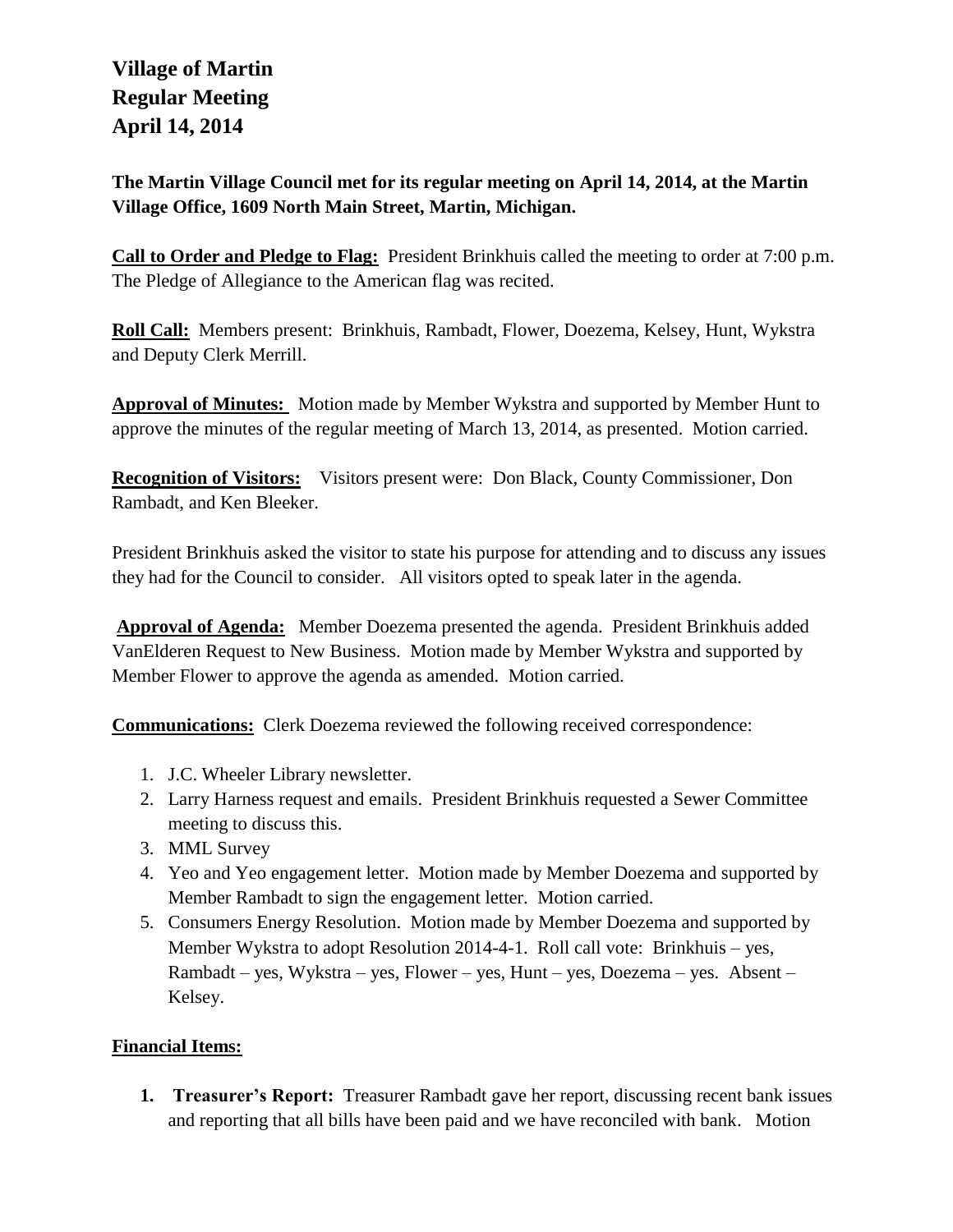made by Member Wykstra and supported by Member Hunt to approve the report for March 2014 as submitted. Motion carried.

**2. Payment of Bills:** The bills were reviewed by Deputy Clerk Merrill. Many bills were paid prior to the meeting, to ensure payment by due date. Motion made by Member Wykstra and supported by Member Hunt to pay the bills and any forthcoming utility bills. Motion carried.

## **Department Updates/Reports:**

- 1. **Public Safety:** No report.
- **2. Public Works:** Member Wykstra recommended that the Street Committee meet to discuss cost-of-living-adjustments for the DPW employees.
- **3. Streets:** Member Wykstra discussed the proposal to resurface Templeton St. and a portion of University St, to be done when the Main Street resurfacing is being done. Discussion on whether we need to get bids. Our previous practice has been to use the company approved to do the major street (Main) project, as it is cheaper in the long run to have them do both jobs while they are here anyway. Motion by Member Wykstra and supported by Member Flower to have Templeton and a portion of University resurfaced by Michigan Paving, doing Main Street, at the same time. Motion carried. He also discussed an estimate from Brenner Excavating for the leach basin, overflow, and to restore the natural drain for a cost of \$5000.President Brinkhuis recommended we ask the school to pay for part of it. He will contact them, with a follow up email from Member Doezema to the superintendent. Motion by Member Wykstra and supported by Member Doezema to use Brenner Excavating for the drain project. Motion carried. Member Wykstra discussed the need to repair East Allegan, Chalmers, University and Lee Street. They all need thermo-bonding. Two bids were solicited, for approx. \$31,000 and approx. \$42,000. President Brinkhuis asked that we table the discussion and decision until our other projects are completed. Member Doezema discussed software recommended by MDOT and Wightman and Associates, which would facilitate some of the paperwork for the street project. Motion by Member Rambadt and supported by Member Hunt to purchase the software and have it installed on one computer.
- **4. Sewer/Water:** Member Flower reported that there continue to be issues using the SENSUS equipment and we may need updated computers. Member Flower and Member Doezema will research this and report back to the Council. Member Flower reported on issues at Gun River East, where Gun River West was temporarily dumping into our lines. The problem has since been resolved. Member Flower reported that State Chemical has started their 60 day test, and Plainwell has been informed.
- **5. Finance:** No report.
- **6. Ordinance and Policy:** No report.